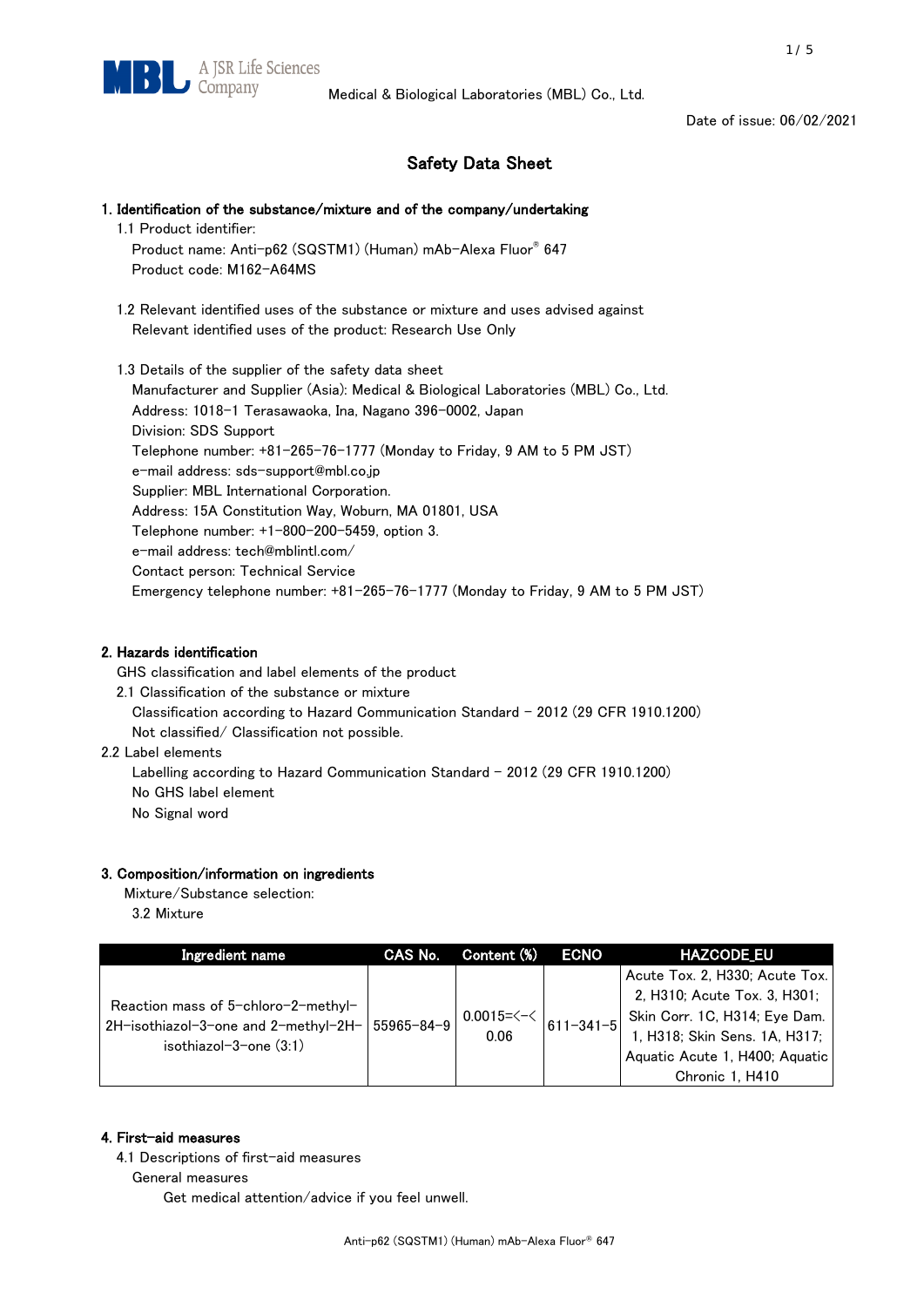#### IF INHALED

Remove person to fresh air and keep comfortable for breathing.

IF ON SKIN (or hair)

Wash with plenty of soap and water.

If skin irritation occurs: Get medical advice/attention.

#### IF IN EYES

Rinse cautiously with water for several minutes. Remove contact lenses, if present and easy

to do. Continue rinsing.

# IF SWALLOWED

Rinse mouth.

4.2 Most important symptoms and effects, both acute and delayed

(Symptoms when skin and/or eye contact)

#### Irritation

4.3 Indication of any immediate medical attention and special treatment needed

Treat symptomatically.

 Specific treatment (see ... on this label)( ... reference to supplemental first aid instruction)(may include a cleansing agent specified by the manufacturer/supplier or the competent authority).

## 5. Fire-fighting measures

5.1 Extinguishing media

Suitable extinguishing media

Use appropriate extinguishing media suitable for surrounding facilities.

Unsuitable extinguishing media

Unsuitable extinguishing media data is not available.

5.2 Specific hazards arising from the substance or mixture

Specific hazards arising from the substance or mixture is not available.

#### 5.3 Advice for firefighters

Specific fire-fighting measures

Evacuate non-essential personnel to safe area.

## 6. Accidental release measures

 6.1 Personnel precautions, protective equipment and emergency procedures Wear proper protective equipment.

#### 6.2 Environmental precautions

Prevent spills from entering sewers, watercourses or low areas.

#### 6.3 Methods and materials for containment and cleaning up

 Absorb spill with inert material (dry sand, earth, et al), then place in a chemical waste container.

Preventive measures for secondary accident

Stop leak if safe to do so.

6.4 Reference to other sections

Refer to section 13

#### 7. Handling and storage

7.1 Precautions for safe handling

Preventive measures

(Exposure Control for handling personnel)

Do not breathe dust/fume/gas/mist/vapors/spray.

(Safety treatments)

Avoid contact with skin.

Avoid contact with eyes.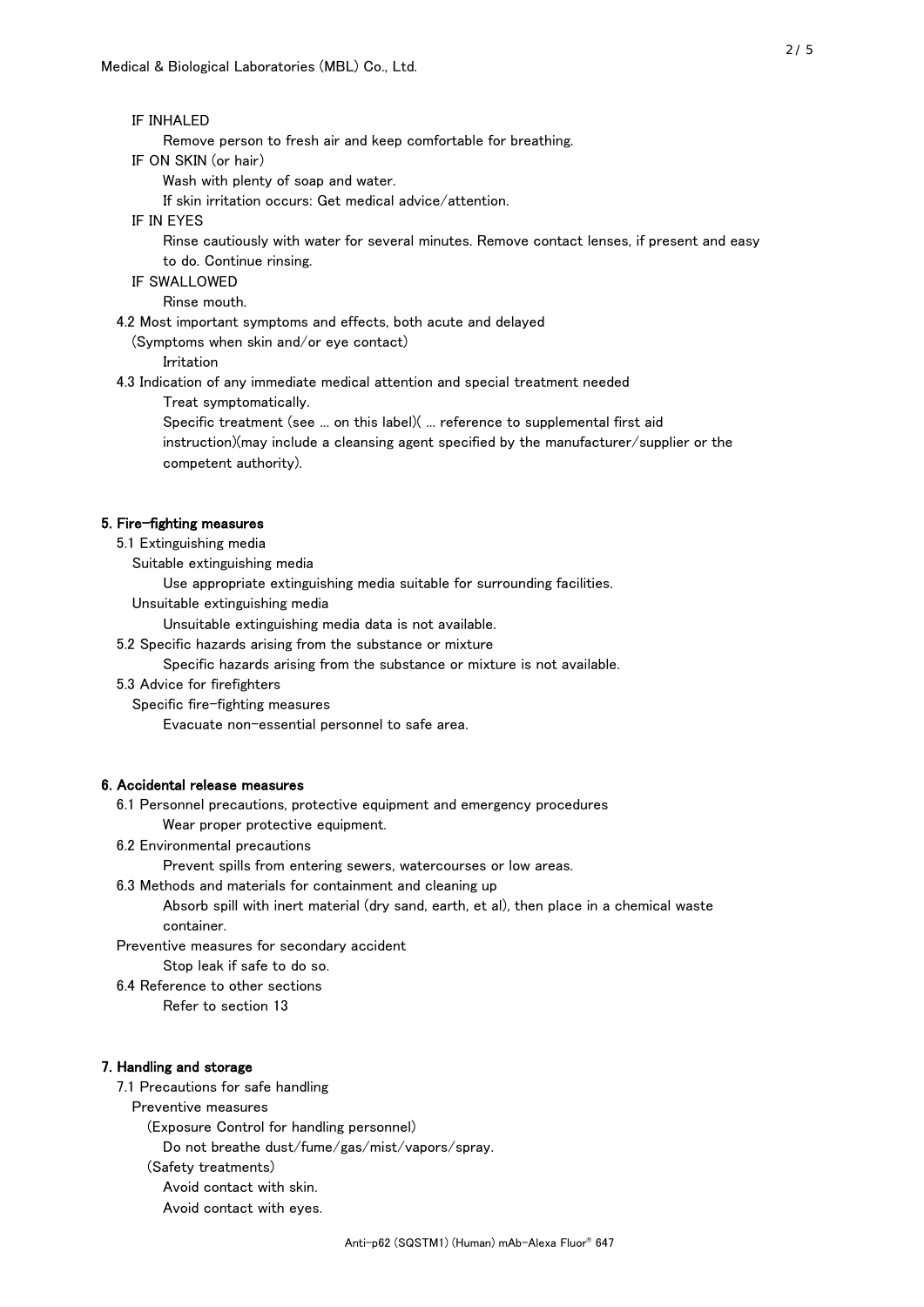Safety Measures Wear protective gloves/eye protection/face protection. Any incompatibilities data is not available. 7.2 Storage Conditions for safe storage Keep container tightly closed. Keep cool. Protect from sunlight. Container and packaging materials for safe handling data is not available. 7.3 Specific end use(s) Research Used Only.

# 8. Exposure controls/personal protection

 8.1 Control parameters Adopted value Adopted value in ACGIH is not available. 8.2 Exposure controls Appropriate engineering controls Exhaust/ventilator should be available. Washing facilities should be available. Individual protection measures Hand protection Wear protective gloves. Eye protection Wear eye/face protection. Skin and body protection Wear protective clothing.

#### 9. Physical and Chemical Properties

 9.1 Information on basic physical and chemical properties Physical state: Liquid Color: Colored, dependent on the conjugates. (Alexa Fluor® 488; yellowish green, Alexa Fluor® 594; purple, Alexa Fluor® 647; pale blue, APC; light blue, Azami-Green; pale green, FITC; yellowish green, PE; pink) Odor data is not available. Melting point/Freezing point data is not available. Boiling point or initial boiling point data is not available. Flammability (gases, liquids and solids) data is not available. Lower and upper explosion limit/flammability limit data is not available. Flash point data is not available. Auto-ignition temperature data is not available. Decomposition temperature data is not available. pH: Neutral Kinematic viscosity data is not available. Solubility: Solubility in water: Miscible Solubility in solvent data is not available. n-Octanol/water partition coefficient data is not available. Vapor pressure data is not available. Density and/or relative density data is not available. No Particle characteristics data is not available.

#### 10. Stability and Reactivity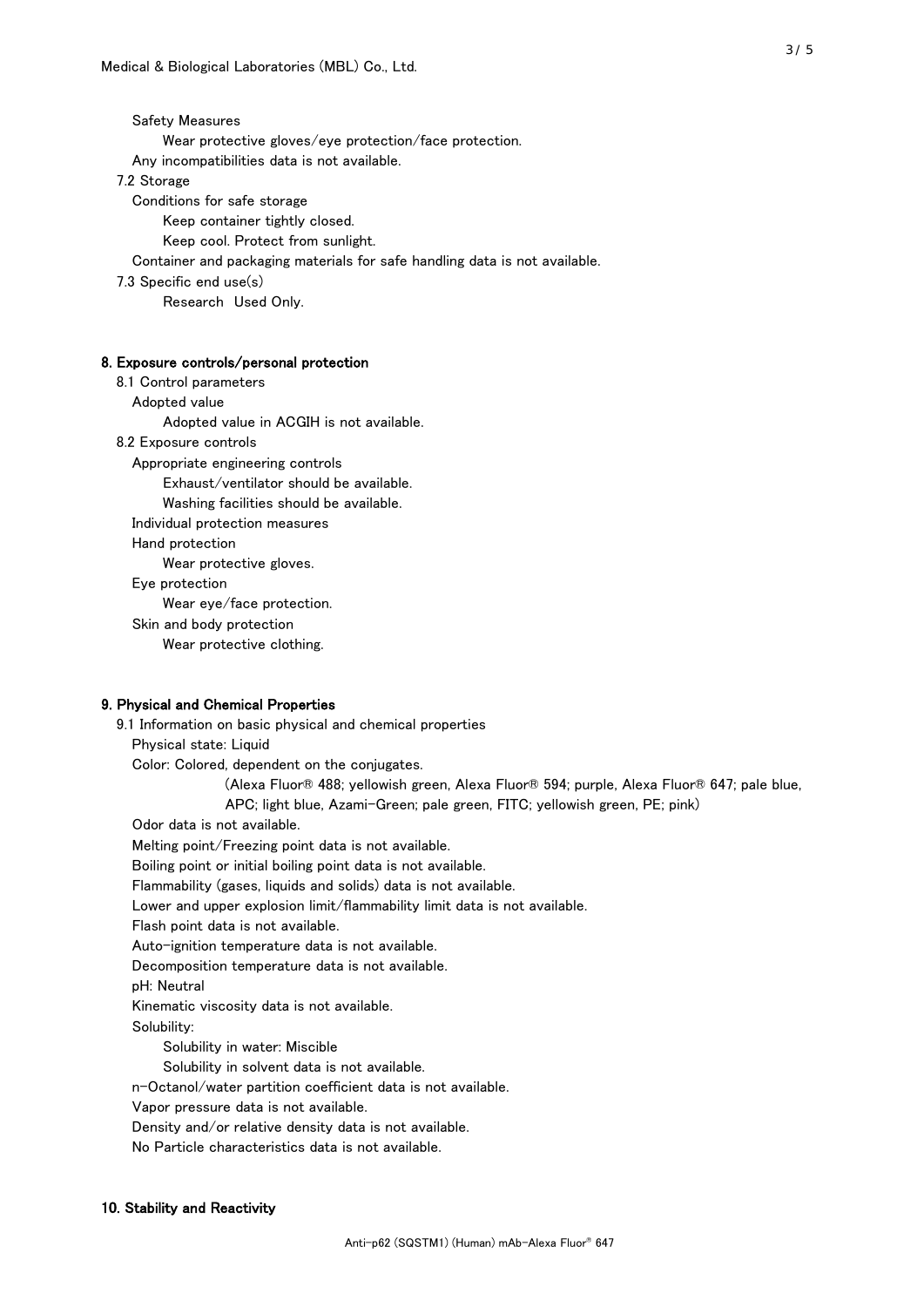| 10.1 Reactivity                                           |
|-----------------------------------------------------------|
| Reactivity data is not available.                         |
| 10.2 Chemical stability                                   |
| Chemical stability data is not available.                 |
| 10.3 Possibility of hazardous reactions                   |
| Possibility of hazardous reactions data is not available. |
| 10.4 Conditions to avoid                                  |
| Conditions to avoid data is not available.                |
| 10.5 Incompatible materials                               |
| Incompatible materials data is not available.             |
| 10.6 Hazardous decomposition products                     |
| Hazardous decomposition products data is not available.   |
|                                                           |
|                                                           |
|                                                           |

## 11. Toxicological Information

 11.1 Information on toxicological effects Acute toxicity data is not available. Irritant properties Skin corrosion/irritation LD50 :1,008mg/kg bw(rat) ECHA, Acute toxicity dermal [1] LD50 :87.12-660mg/kg bw(rabbit) ECHA, Acute toxicity dermal [2]

Serious eye damage/irritation data is not available.

Allergenic and sensitizing effects data is not available.

Mutagenic effects data is not available.

Carcinogenic effects data is not available.

Teratogenic effects data is not available.

Reproductive toxicity data is not available.

STOT

STOT-single exposure data is not available.

STOT-repeated exposure data is not available.

Aspiration hazard data is not available.

#### 12. Ecological Information

#### 12.1 Ecotoxicity

Ecotoxicity data is not available.

12.2 Persistence and degradability

Persistence and degradability data is not available.

12.3 Bioaccumulative potential

Bioaccumulative potential data is not available.

12.4 Mobility in soil

Mobility in soil data is not available.

12.5 Results of PBT and vPvB assessment

PBT and/or vPvB assessment data is not available.

12.6 Endocrine disrupting properties

Endocrine disrupting properties is not available.

12.7 Other adverse effects

Ozone depleting chemical data is not available.

## 13. Disposal considerations

Description of waste residues and information on their safe handling and methods of disposal,

including the disposal of any contaminated packaging

13.1 Waste treatment methods

Dispose of contents/container in accordance with local/national regulation.